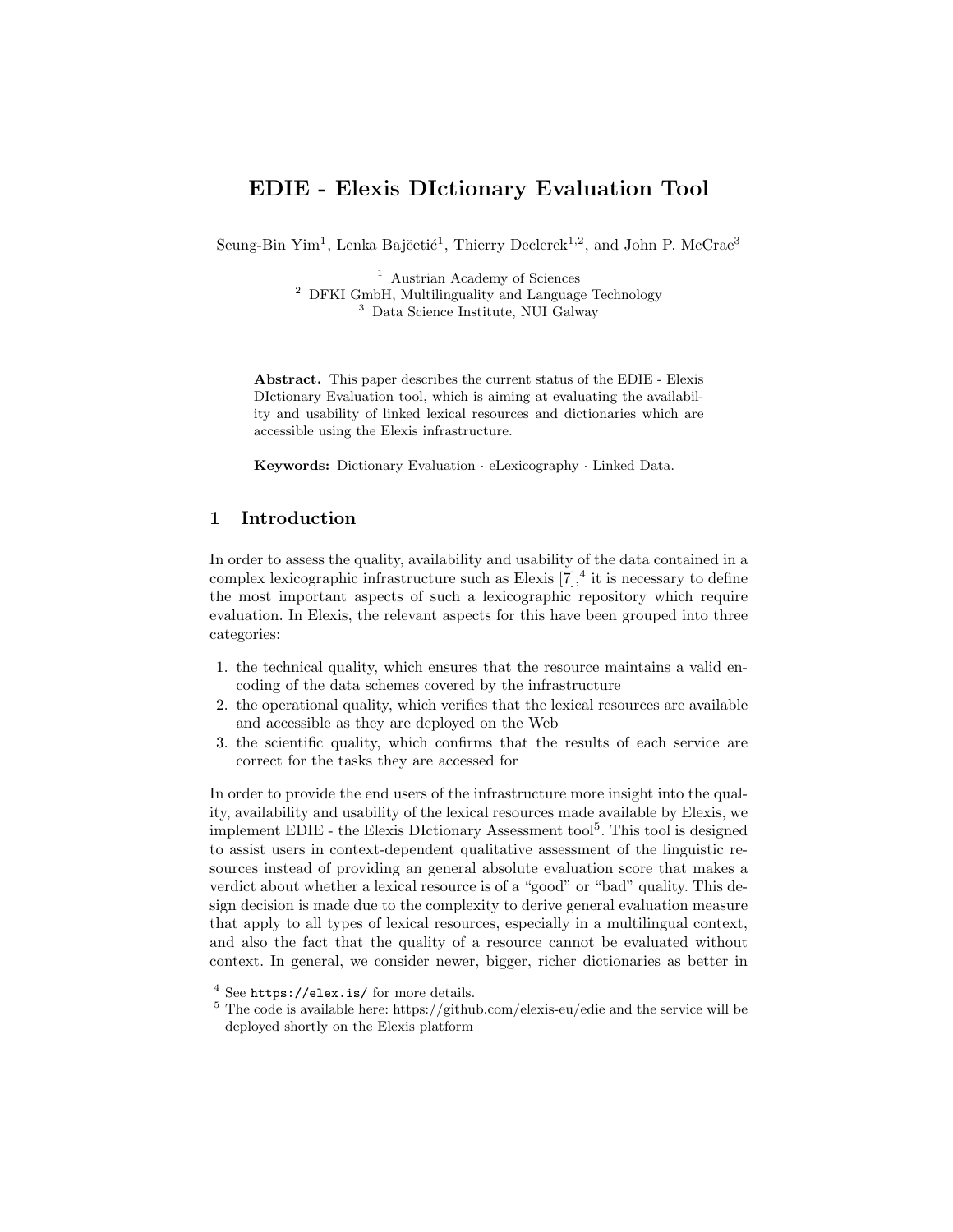comparison to older, smaller and scarcer resources. However, it is quite conceivable that for a particular purpose a user might find the "older, smaller and scarcer" resource to better serve her/his purposes. In essence, we want to design a tool that provide users with useful information that would help them compare lexicographic resources in various relevant aspects, so they can make their own assessment according to their particular needs.

Dictionary evaluation has two major goals: (1) to assist users in their decisionmaking in acquiring the best lexical resources and dictionaries for their usage needs by presenting them with a well-founded analysis of their various (qualitative and quantitative) features, and (2) to assist lexicographers in optimizing the functionality of their dictionaries [6].

Our work mostly focuses on the first of the two goals, aiming to assist users of lexicographic resources in their choice for a particular need. However, evaluating the content of a dictionary in a multilingual and a multifaceted context is too complex of a problem to be handled automatically. Even asking an expert to provide their opinion on a lexicographic resource does not mean that their measure of quality and usability is suitable for a certain use-case. Our tool is thus delivering information on various aspects, so that the end-users can make up their mind.

# 2 Background

The work described in this paper is done in the context of the Elexis project. This project aims to expand and enrich the European lexicographic infrastructure by providing access to NLP tools and resources. The multilingual infrastructure is intended to be used by academics, students, researchers, programmers, dictionary creators, etc. Elexis offers tools which can help a user create, modify, and publish a dictionary, or link an existing dictionary to other lexical resources.

At the core of Elexis is the so-called dictionary matrix, a universal repository of linked senses, meaning descriptions, etymological data, collocations, phraseology, translation equivalents, examples of usage and all other types of lexical information found in all types of existing lexicographic resources, multilingual,monolingual, modern, historical etc. Data from this resource is available through a RESTful Web service, as part of the platform. EDIE is situated at this access interface. Figure 1 shows the overall architecture of Elexis and the place the dictionary matrix has in this infrastructure.

Since there are numerous possible use-cases, as well as different types of end users, we needed to create a generic dictionary assessment tool which would work best under these ambiguous circumstances. Since we cannot make any definitive assumptions regarding the goal of the end users and their priorities regarding dictionary quality, we have decided to create a tool which would leave the final evaluation to the end users, while providing them with enough information to make their own estimate. The tool is described in the next section.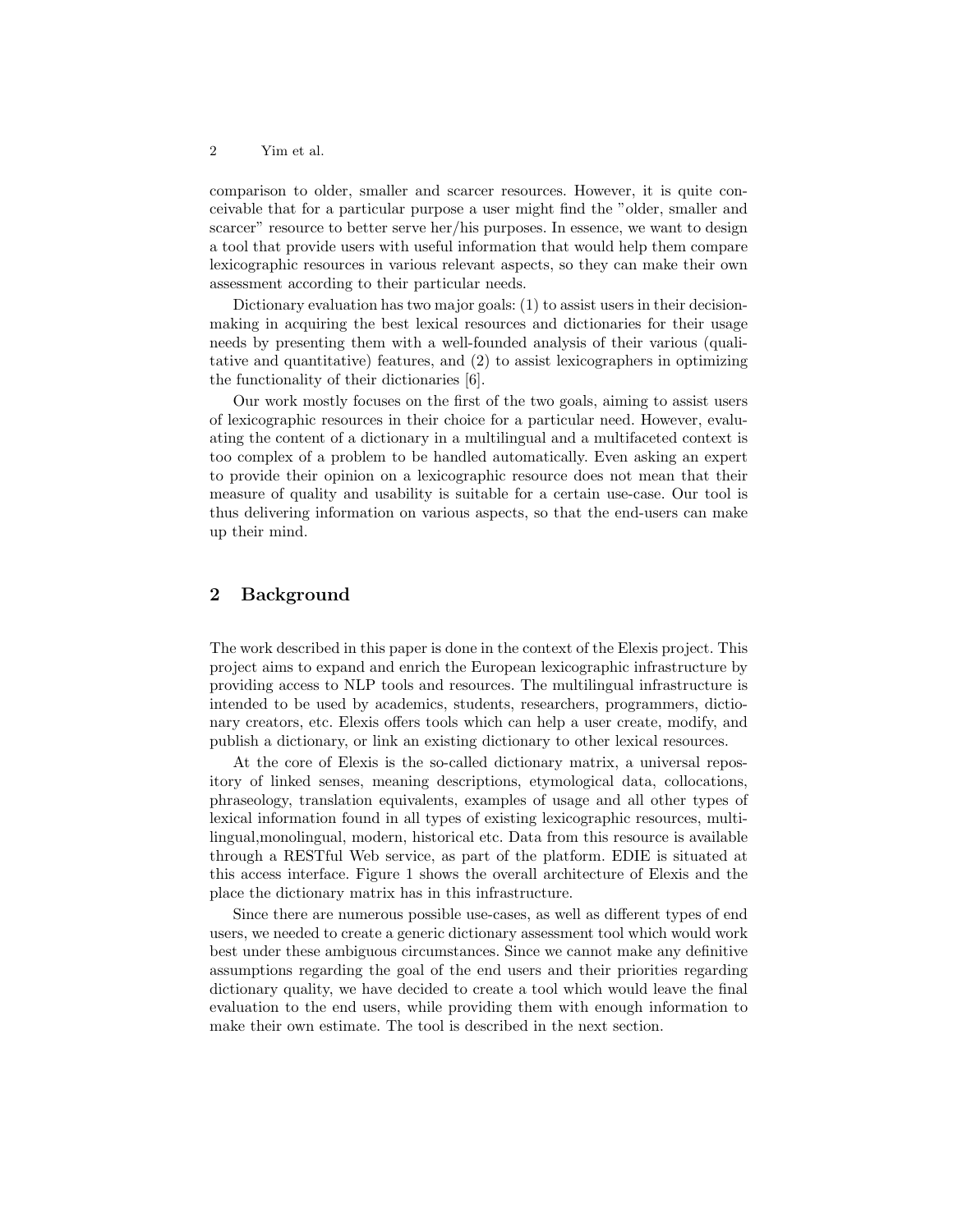

Fig. 1. Overall Architecture of Elexis

# 3 EDIE – the Elexis DIctionary Assessment tool

The general structure of EDIE is shown in Fig. 2.

The EDIE tool includes the main evaluator controlling the evaluation logic, an API client to retrieve the required data for evaluation and helper functions. The three Evaluator packages contain specific evaluators for different aspects of the resources. The model package contains the two domain classes, that are the main focus of EDIE, the EntryModel and the Metadata, representing the two relevant aspects of a resource: content and metadata respectively. The content of a lexical resource is represented using the EntryModel class. This class has all the fields an entry could have, e.g. lemma, senses, examples, part of speech, etc. Iterating through the entries of a lexical resource, EDIE creates a statistical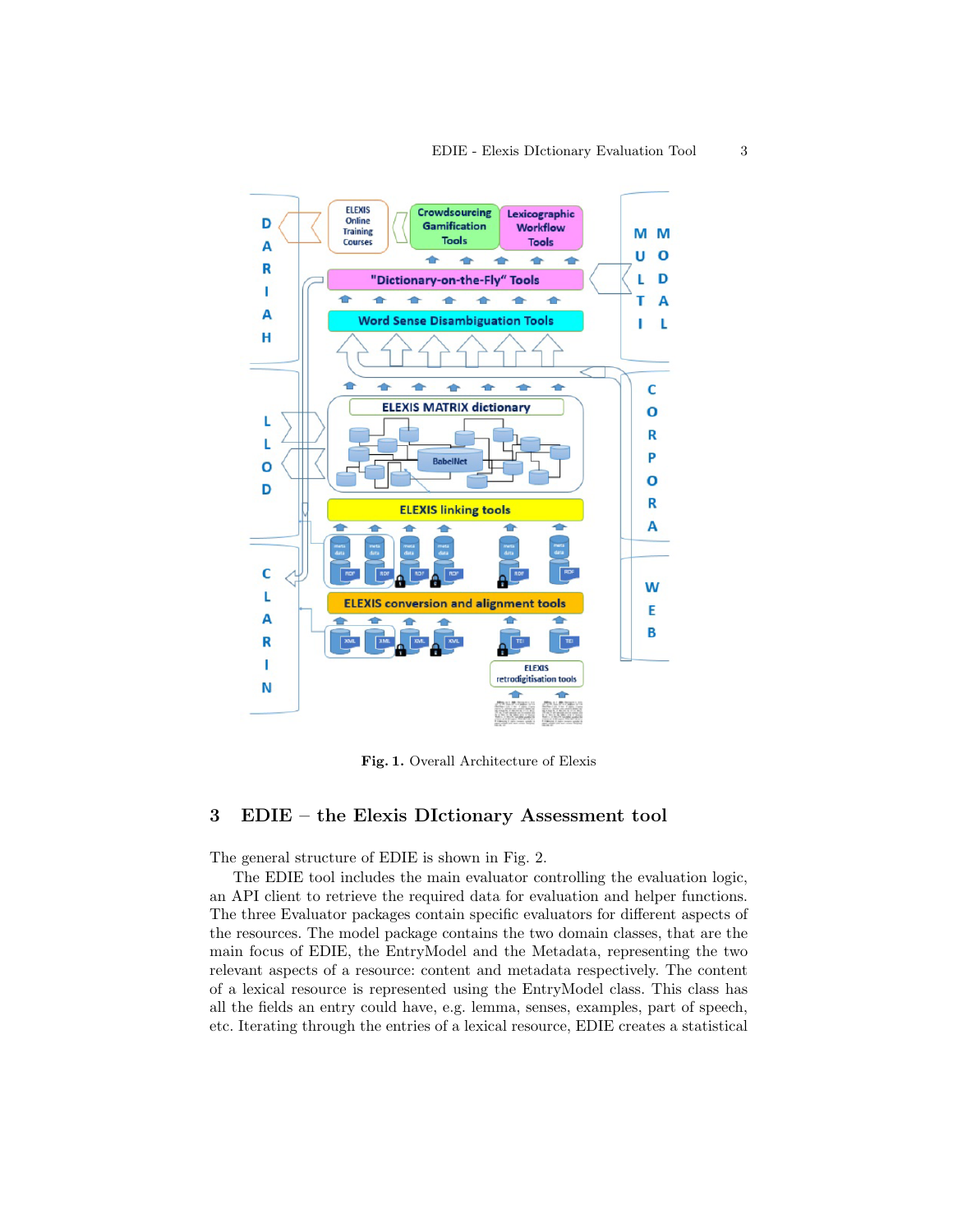#### 4 Yim et al.



Fig. 2. EDIE package diagram

overview of a 'typical' entry, defining the average structure and type of information which can be found in such a dictionary. These statistics can provide useful insight into the content of a specific lexical resource included in the Elexis lexicographic infrastructure.

Besides the Entry class which is used to model the content of a dictionary, EDIE also relies on the Metadata class, which encapsulates all the metadata information which can be found in the Elexis infrastructure for a particular dictionary. The metadata class has all fields defined by Dublin Core and those used by the whole Elexis infrastructure.

Using the model, we can easily see which elements of the metadata are present and which are missing, and this provides an assessment of the metadata completeness. Current implementation only supports evaluation of completeness, but more metadata evaluators can be easily be added by simply implementing the MetadataMetric base class. The provided metadata is also used when a context-specific evaluation should be run. In such case, language, genre and type metadata of dictionaries is used to filter out non-relevant dictionaries, then the rest of the information about a particular dictionary to other Elexis dictionaries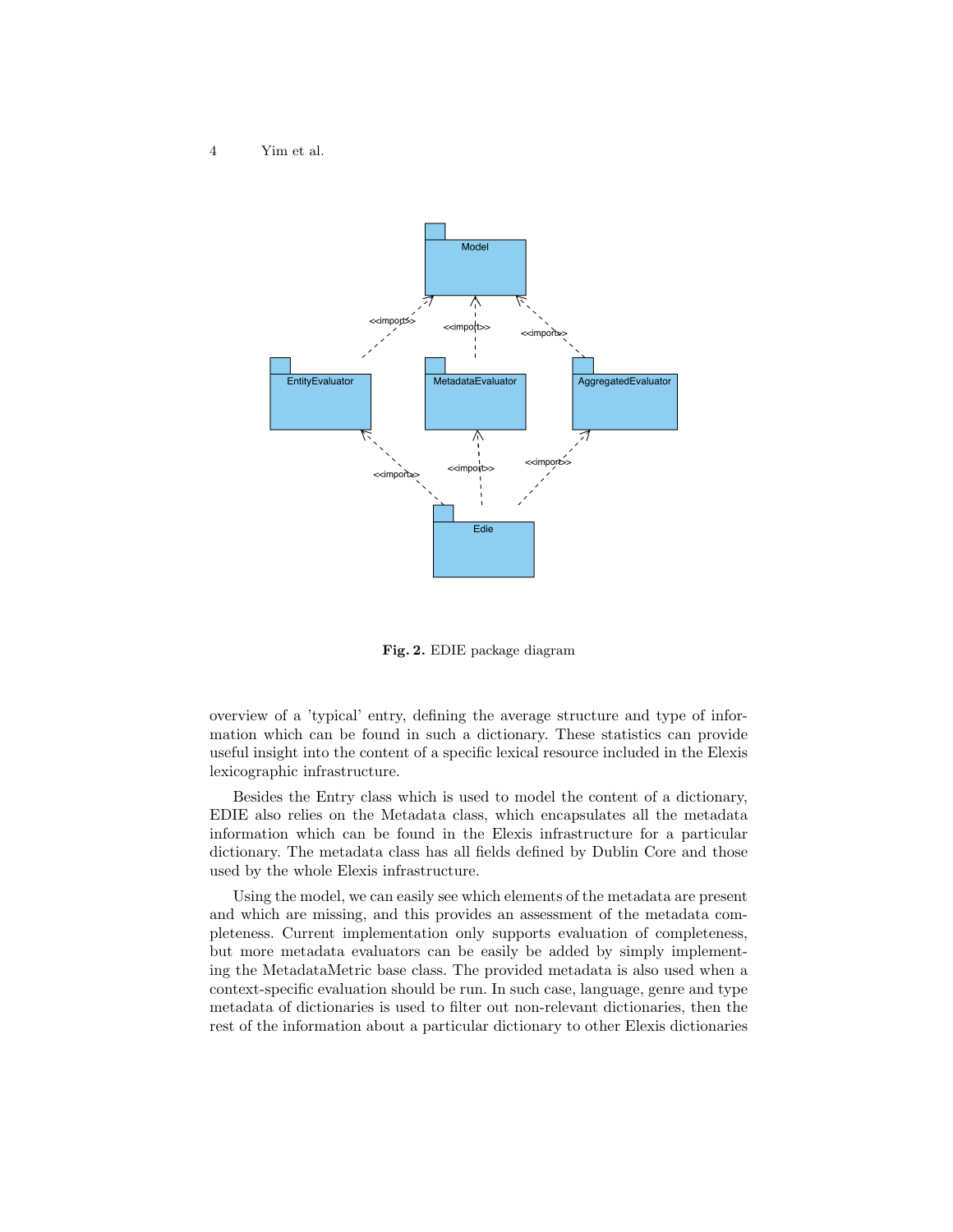of the same category, so that the output of our assessment would provide the user information within context.

For example, if a dictionary is categorized as a terminological dictionary of French, we can compare its properties to other terminological dictionaries of French, and the output of the system would be something like: "this dictionary is bigger and more recent than the average dictionary in its category". This way, we make sure that the comparisons we make are useful and reasonable. If the end user wants to make sure that they are using the biggest and newest resource, they can use the system output as proof that their resource is the most recent and biggest available in the Elexis lexicographic network.

Table 1. shows different available metrics of EDIE. We have mostly focused on the entry metrics since the user can quickly inspect the available metadata, but cannot quickly glance through hundreds or thousands of entries. The proposed metrics are selected because they provide a quick insight into the dictionary structure, sense granularity, and the type of information we can encounter. In addition, it is also useful to see which entry formats are supported by the dictionary, and to what extent. These metrics can be calculated for all available lexical resources of ELEXIS dicationary matrics, or for specific genres or types or lexical resources.

| Metadata Metrics     | <b>Entry Metrics</b>                | Aggregated      |
|----------------------|-------------------------------------|-----------------|
|                      |                                     | <b>Metrics</b>  |
| SizeOfDictionary     | formsPerEntry                       | DictionarySize: |
| Recency              | sensesPerEntry                      | min             |
| Digital Availability | definitionPerSense                  | max             |
| Licence              | definitionPerEntry                  | mean            |
|                      | DefinitionLengthPerEntryBaCharacter | median          |
|                      | DefinitionLengthPerEntryByToken     |                 |
|                      | DefinitionLengthPerSenseByCharacter |                 |
|                      | DefinitionLengthPerSenseByToken     |                 |
|                      | FormatsPerEntry                     |                 |
|                      | JsonSupportedEntries                |                 |
|                      | TeiSupportedEntries                 |                 |
|                      | OntolexSupportedEntries             |                 |
|                      | <b>J</b> sonCoverage                |                 |
|                      | TeiCoverage                         |                 |
|                      | OntolexCoverage                     |                 |

Table 1. Different metrics of EDIE Dictionary evaluation

Figure 3 shows a sample visualization output for an aggregated metric, namely dictionary size. Using a visual output such as this one is a simple way to represent a particular dictionary in reference to other ones, and make a comparison with respect to a certain aspect which is relevant to the user. We intend to allow the user to choose the category within which the comparison is made, and also the relevant aspect.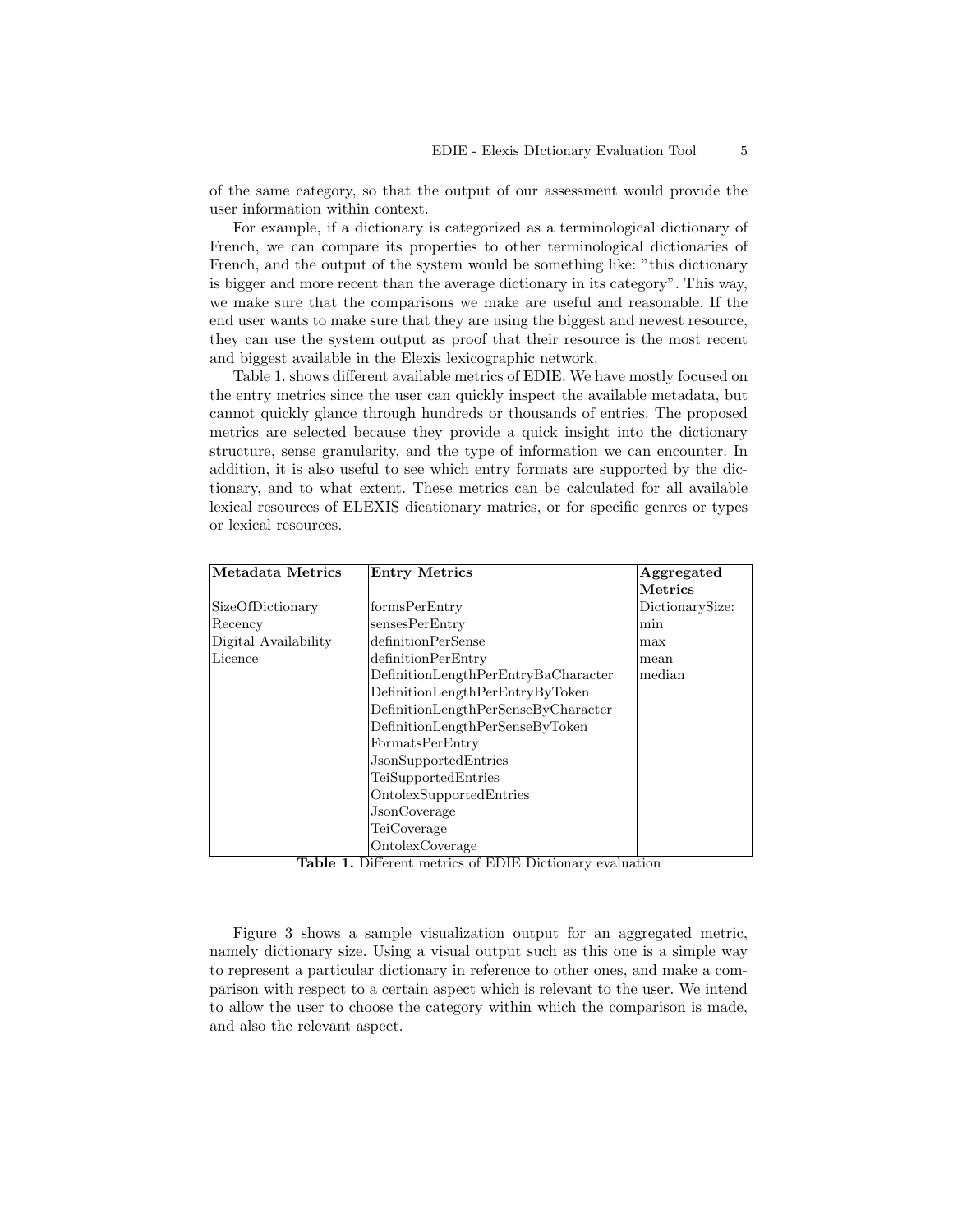| 6 |             | Yim et al. |                   |         |         |
|---|-------------|------------|-------------------|---------|---------|
|   |             |            |                   |         |         |
|   | $\mathsf 0$ | 80         | 300               | 500     | 1000    |
|   |             |            |                   |         |         |
|   | $\circ$     | Minimum    | Sample Dictionary | Average | Maximum |

Fig. 3. Visualization output for number of entries aggregated comparison

## 4 Related Work

Evaluation of dictionaries and linguistic resources relies on the accuracy and thoroughness of the metadata which accompanies them. Without relevant information regarding the resource, the user cannot create a verdict about the quality or the usability of a particular resource for their purpose. The assessment of metadata provided with a lexicographic resource is also called metalexicography [6].

One example of metadata schema used to evaluate and connect language resources is given by the META-SHARE ontology, which is described in  $[1]$ .<sup>6</sup> While the META-SHARE ontology is a very important resource for our work, we are not aware of any initiative using it for (automatic) usability assessment of lexical resources. But we are aware of work pursued within the COST Action "NexusLinguarum"<sup>7</sup> and dealing with data profiling and data quality analysis in the Linguistic Linked Open Data  $(LLOD)^8$ , using for this the ABSTAT tool  $([5]$ ; [4])<sup>9</sup> As many of the lexical data included in the dictionary matrix  $([3])^{10}$ of Elexis are also in RDF, we plan to join forces with the NexusLinguarum initiative, under consideration of the META-SHARE ontology.

Another initiative related to our work is "LingHub"  $([2])^{11}$ , which is combining metadata from different schemes, like LRE-MAP, META-SHARE, CLARIN and more. This integration is resulting in an RDF-based set of metadata that are greatly improving the discovery of language resources. But LingHub is not

<sup>6</sup> The latest version of the META-SHARE ontology is available at http: //www.meta-share.org/ontologies/meta-share/meta-share-ontology.owl/ documentation/index-en.html.

<sup>7</sup> nexuslinguarum.eu/.

<sup>&</sup>lt;sup>8</sup> See https://linguistic\-lod.org/ for more details on the LLOD cloud.<br><sup>9</sup> See the "Intermediate Activity Report Working Group 1

the "Intermediate Activity Report Working Group 1 'Linked data-based language resources'" of the NexusLinguarum COST Action at https://nexuslinguarum.eu/wp-content/uploads/2021/11/D1.3\_ IntermediateActivityReport.pdf.

 $^{10}$  Available at  $\texttt{https://github.com/elexis\--eu/dictionary-matrix}.$ 

 $11$  See also https://linghub.org/.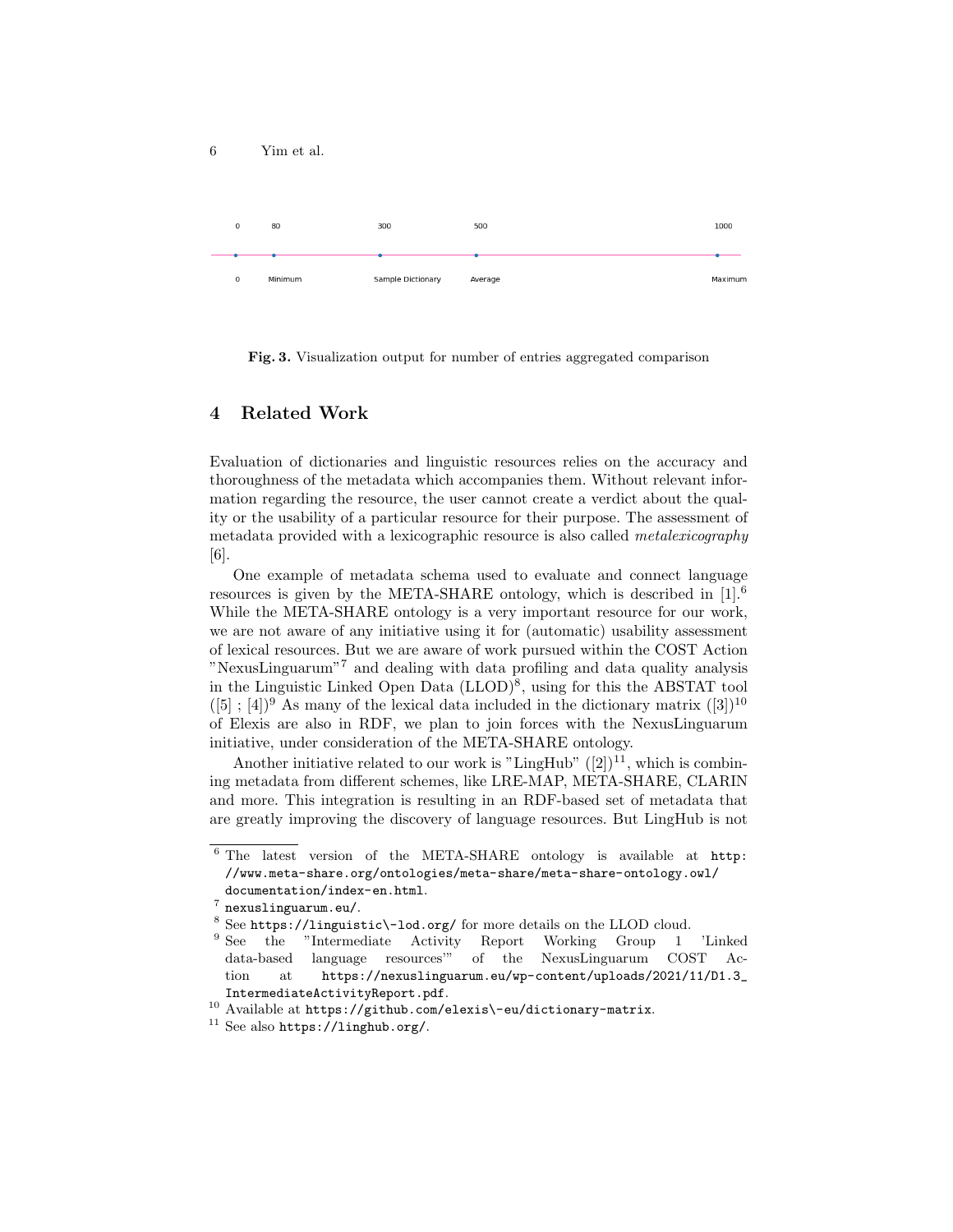dealing directly with the data itself, and the quality issues dealt with by the developers of LingHub are primmarily concerning the encoding of the metadata.

### 5 Future Work

Current implementation of EDIE does not have any graphical user interface for interactive exploration of the lexicographic resources. Such an user interface in combination with different statistics and comparative visualizations based on different criteria selected by users (dictionary types, genres, languages, etc.) would help the users to assess different dictionaries in a more user-friendly manner.

### 6 Conclusion

We have introduced the current state of development of EDIE, an evaluation tool for dictionaries, that allows users to assess different aspects of dictionaries based on their metadata and entries. Furthermore, aggregated metrics over dictionaries of interests/contexts let users compare different dictionaries for their specific use cases.

# References

- 1. Gavrilidou, M., Labropoulou, P., Desipri, E., Piperidis, S., Papageorgiou, H., Monachini, M., Frontini, F., Declerck, T., Francopoulo, G., Arranz, V., Mapelli, V.: The METASHARE metadata schema for the description of language resources. In: Proceedings of the Eighth International Conference on Language Resources and Evaluation (LREC'12). pp. 1090–1097. European Language Resources Association (ELRA), Istanbul, Turkey (May 2012), http://www.lrec-conf.org\ /proceedings\/lrec2012\/pdf\/998\\_Paper.pdf
- 2. McCrae, J.P., Cimiano, P.: Linghub: a linked data based portal supporting the discovery of language resources. In: Filipowska, A., Verborgh, R., Polleres, A. (eds.) Joint Proceedings of the Posters and Demos Track of 11th International Conference on Semantic Systems - SEMANTiCS 2015 and 1st Workshop on Data Science: Methods, Technology and Applications (DSci15) 11th International Conference on Semantic Systems - SEMANTiCS 2015, Vienna, Austria, September 15-17, 2015. CEUR Workshop Proceedings, vol. 1481, pp. 88–91. CEUR-WS.org (2015), http: //ceur-ws.org/Vol-1481/paper27.pdf
- 3. McCrae, J.P., Tiberius, C., Khan, A.F., Kernerman, I., Declerck, T., Krek, S., Monachini, M., Ahmadi, S.: The ELEXIS interface for interoperable lexical resources. In: Proceedings of the sixth biennial conference on electronic lexicography (eLex). pp. 642–659. Sintra, Portugal (10 2019), https://elex.link/elex2019/wp\-content/ uploads/2019/09/eLex\\_2019\\_37.pdf
- 4. Principe, R.A.A., Spahiu, B., Palmonari, M., Rula, A., Paoli, F.D., Maurino, A.: ABSTAT 1.0: Compute, manage and share semantic profiles of RDF knowledge graphs. In: Gangemi, A., Gentile, A.L., Nuzzolese, A.G., Rudolph, S., Maleshkova, M., Paulheim, H., Pan, J.Z., Alam, M. (eds.) The Semantic Web: ESWC 2018 Satellite Events - ESWC 2018 Satellite Events, Heraklion, Crete, Greece, June 3-7,